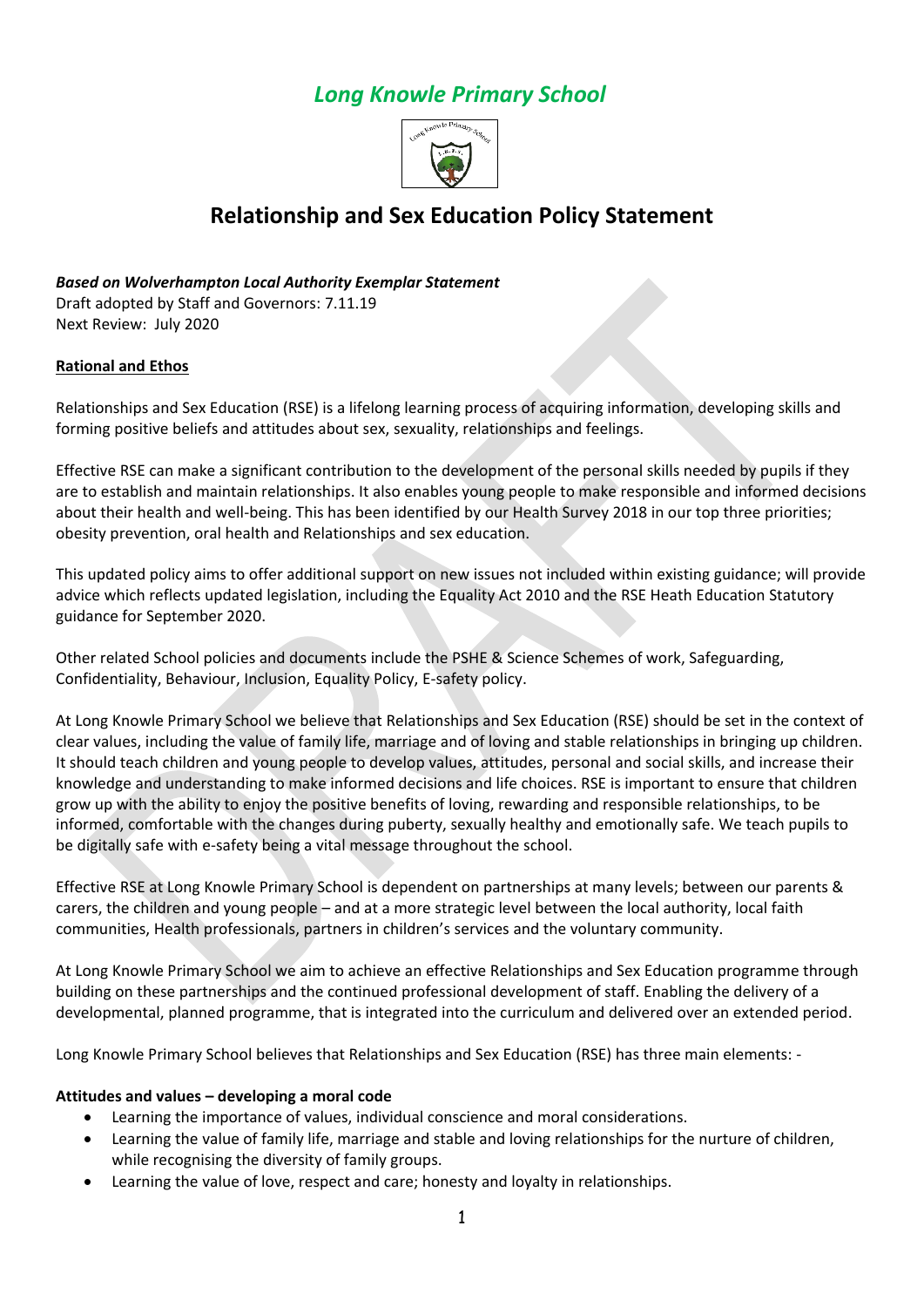- Valuing diversity an acceptance and exploration of difference, promoting equal opportunity, e.g. by considering media gender stereotypes and by being sensitive to the needs of culture and religion.
- Exploring, considering and understanding moral dilemmas.
- Developing critical thinking as part of decision making.

## **Personal and social kills – important life skills**

- Personal skills
- learning to manage emotions and relationships confidently and sensitively
- developing self-respect, and empathy for others
- learning to make choices based on an understanding of difference and with an absence of prejudice
- developing an appreciation of the consequences of choices made
- taking responsibility for one's own actions and learning
- Communication skills
- Listening sensitively to others' opinions
- Asking questions, expressing emotions and opinions, discussing issues openly and without embarrassment
- Reflecting on and evaluation information and opinions, and understanding the impact of external factors, such as the media, Internet and peer pressures.
- Being assertive and an independent decision maker

## **Negotiating with friends and others**

- Practical skills
- Caring for oneself and others
- Being confident to access support and advice when needed
- Decision making skills making sensible choices in the light of relevant information
- Making moral judgement about what to do, and acting accordingly
- Solving problems
- Managing conflict
- Learning how to recognise and avoid exploitation and abuse
- $\bullet$

# **Knowledge and Understanding**

- Learning and understanding physical development through age appropriate information
- Understanding human sexuality, reproduction, sexual health, emotions and relationships; and the right to confidentiality.
- Develop understanding of important knowledge, so correcting misconceptions and misinformation.
- Knowing what is and what is not illegal in matters relating to sexual activity.

#### **Roles and Responsibilities**

Those involved with the development of this policy include the PSHE Lead, Local Authority advisor/SIA , teaching staff, parent representatives and the Head teacher. Teaching staff and support staff are responsible for the delivery of lessons and key RSE messages. Teaching staff will receive ongoing training as required to support with developing awareness and needs.

The PSHE lead, Head Teacher and other professionals will deliver training and resources to key staff members who teach timetabled lessons, and will monitor and report to the School Link Governor, Head Teacher and Governing Body at Long Knowle Primary School

The Headteacher will be responsible for – oversight of curriculum/policies, deals with issues or concerns. The LA advisor can support with subject development, sharing best practice, updating any national guidance/training and LA trends.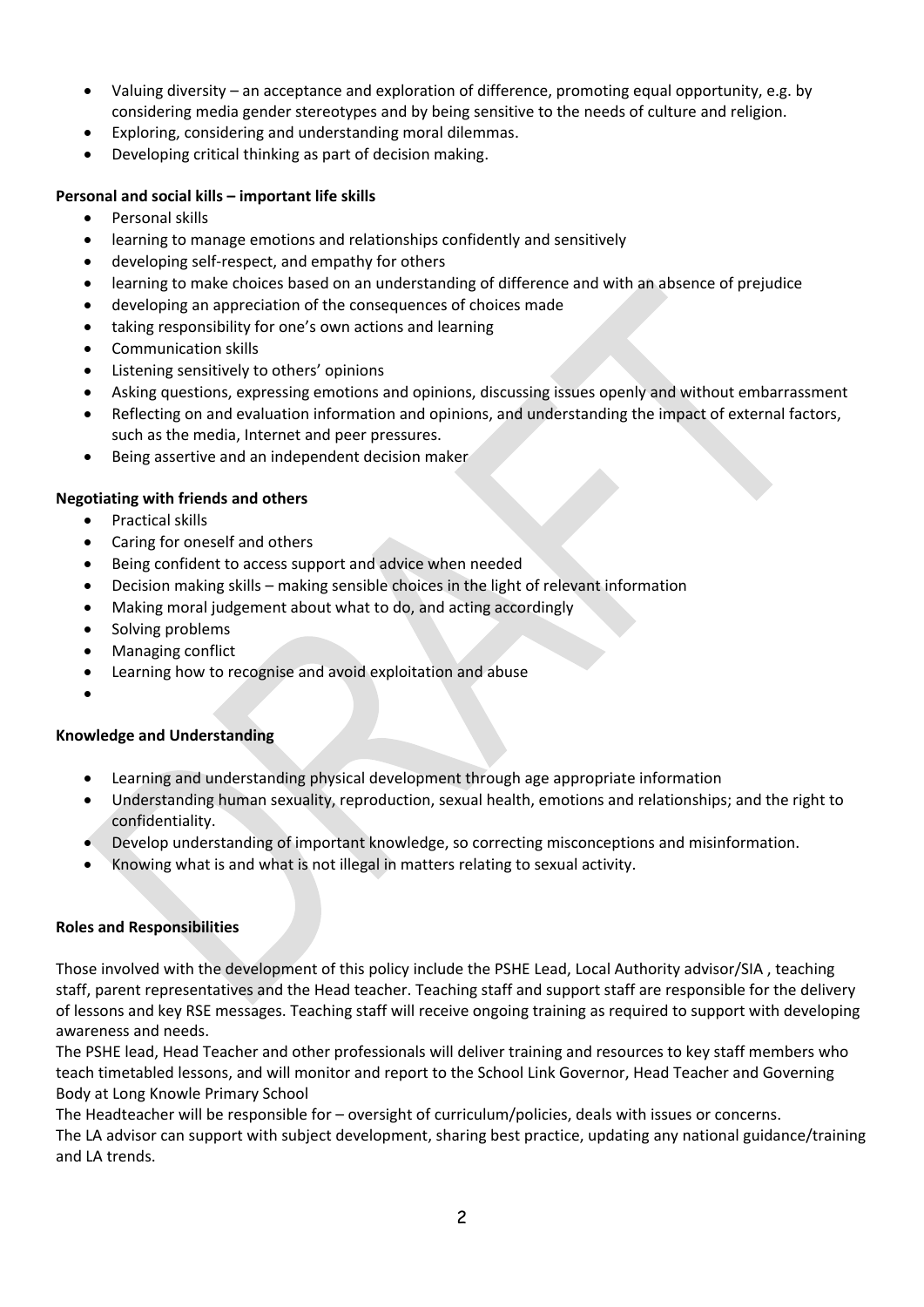The Safeguarding Lead will be responsible for checking the policy for safeguarding compliance and dealing with safeguarding matters should they arise.

Parents/ carers are responsible for working in partnership with the school by being conversant with school policy and supporting learning within the home environment.

# **Legislation (statutory regulations and guidance)**

We are required to teach Relationships Education/RSE as part of current curriculum advisory guidance on PSHE until August 31<sup>st</sup>, 2020. From September 1<sup>st</sup>, 2020 we will be teaching Relationships and Health Education as part of the mandatory statutory requirements. See current legislation compliance below:

- Education Act (1996)
- Learning and Skills Act (2000)
- Education and Inspections Act (2006)
- Equality Act (2010)
- Supplementary guidance SRE for the 21<sup>st</sup> Century (2014)
- Keeping Children Safe in Education Statutory Safeguarding Guidance (2018)
- Children and Social Work Act (2017)

*-From July 2020 will also include Relationships Education, Relationships & Sex Education (RSE) and Health Education Statutory Guidance (published July 2019).*

## **Curriculum Design**

Our RSE program is an integral part of our whole school PSHE provision. It also is supported by statutory requirements as set out in the National Curriculum for Science. Details of our curriculum can be viewed via our school curriculum planning on the school website. We use a variety of approved resources and external visitors to deliver our RSE Health & Relationships curriculum. The curriculum model we use is based upon best practice as established by national organisations such as PSHE Association, Sex Education Forum, Brook Advisory Service, Local Authority resources, Project Give. This will ensure that our delivery is age and stage relevant. Our approach will ensure inclusivity as part of our school ethos. Pupils will be encouraged to reflect upon their own views, opinions and ideas using appropriate assessment for learning methods. These will vary depending on topic and year group. Please refer to curriculum planning document for PSHE.

Each Key Stage will use:

- PHSE curriculum time. (See Nurturing Programme, social groups, Wolverhampton RSE KS1 & KS2 programmes of study)
- Cross curricular activities in other subjects (see links to Science Curriculum 2014, Assembly themes)
- Health professionals, special activities and school events ( 'Puberty Pack' lessons in Years 5 &6 updated in 2015 forming part of the Wolverhampton RSE KS2 programme of study, Project Give in Years 4,5,6)
- A wide variety of active learning methods, e.g. drama, role play, discussions, art, ICT, circle time

As a result of our curriculum planning, Relationships and Sex Education should empower the children at our school to:

- Develop confidence in talking, listening, and thinking about feelings, emotions and relationships
- Mature, build up confidence and self-esteem, emotional wellbeing, and the knowledge and skills needed to deal with the conflicting pressures of young people, to be able to lead confident, healthy, independent lives.
- Know about their bodies and be able to name/describe the parts and functions.
- Protect themselves and ask for help and support.
- Be prepared for puberty, and move with confidence from childhood to adolescence, and on into adulthood.
- Learn about the nature and importance of marriage and stable relationships for family life and brining up children, and as key building blocks of community and society.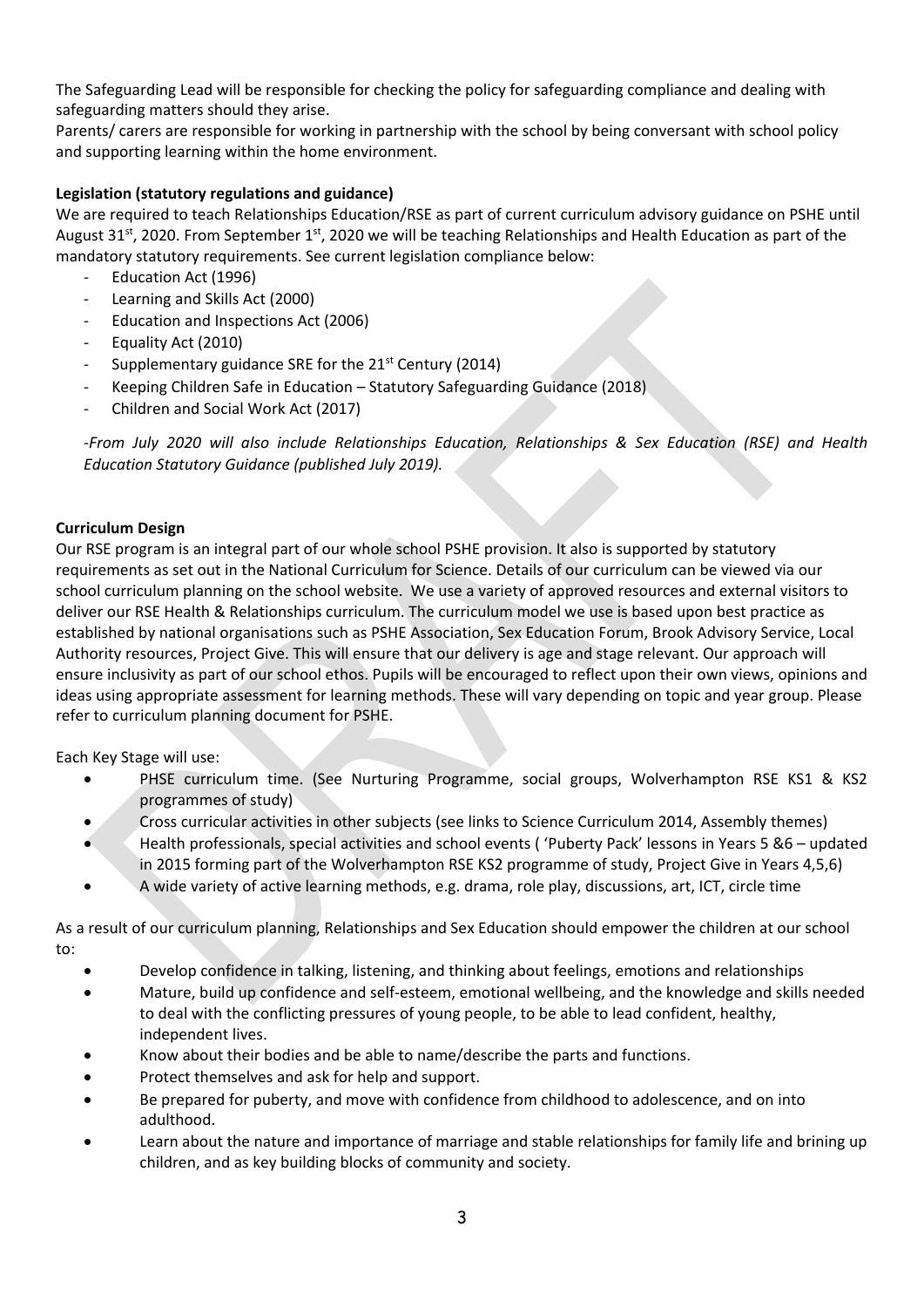- Make good academic progress, as children who feel safe and supported are more likely to achieve higher standards.
- RSE can assist and support parents in the difficult and changing role of education their children about relationships and sexual matters.

## **Safe and Effective Practice**

We will ensure a safe learning environment by following our school policies.

Staff will be trained in relation to developing a safe learning environment including safeguarding training, dealing with sensitive issues, issues around confidentiality, agreed ground rules shaped by students and using distancing techniques with students. All students will be given the opportunity to raise questions anonymously **(***eg Ask It Basket etc.)*

All staff will be supported by pre-prepared resources, training in the delivery of resources, supported by internal and external staff e.g. PSHE Lead, Safeguarding Lead, SLT, LA advisor.

Teaching staff will endeavour to answer questions as openly as possible but if faced with a question they do not feel comfortable answering within the classroom (or the school's RSE policy), provision would be made to meet the individual child/young person's needs.

This may involve referring the child/young person back to their (parent/carer, School Nurse, or an external agency like a young person's health drop-in service, Walk in Centre or their Dr for an answer or seeking advice from the PSHE Lead, Head teacher or Safeguarding officer.

During PSHE lessons and discussions staff will establish clear ground rules with pupils to ensure pupils feel safe, listened to and supported. Although most aspects of RSE teaching will be delivered to mixed gender groups, some aspects will be split into single gender groups e.g. Puberty lesson in Year 5.

We will address gender issues to reduce gender stereotyping and broaden views of gender roles and expectations, e.g. it is acceptable for boys to show emotion and cry, and girls to have high job aspirations.

We will encourage and support communication between genders and improve understanding by girls and boys playing and working together, linking to the Equality Act and the LA transgender policy.

#### **Safeguarding**

All staff are trained in safeguarding. Teachers are aware that effective RSE which brings an understanding of what is and what is not appropriate in a relationship can lead to a disclosure of a child protection issue. In this situation staff should follow internal safeguarding policies including informing the Safeguarding Lead. Prior to teaching, teachers will consult with the designated Safeguarding Lead to ensure that issues can be addressed and appropriate differentiation may be made.

Occasionally, appropriate and suitably experienced and/or knowledgeable visitors (such as school nursing team) from outside school may be invited to contribute to the delivery of RSE in school.

All visitors will be familiar with and understand the school's RSE policy and work within it as they will be sent a copy as part of the teaching agreement. As part of school entry to site all visitors are signed into school with appropriate identification.

As per the Safeguarding policy, visitors are supervised/supported by a member of staff.

The input of visitors is monitored and evaluated by staff and pupils. This evaluation informs future planning. There may be times when a child wishes to confide in a teacher. It is the school policy that information may need to be passed on the Headteacher or Designated Safeguarding Lead (or Deputy DSL) if there is a risk of harm to the child. Children are informed that teachers cannot guarantee absolute confidentiality. The Headteacher/DSL/DDSL will decide what action to take to protect the best interest of the child, enabling action to be taken by other professionals if deemed necessary.

The school nurse follows a separate code of practice linked with their professional regulations.

The school is committed to working towards equality, promoting positive approaches to difference, and fostering respect for people of all cultural and social backgrounds whatever their age, sexuality,faith, ethnicity, gender, disability or additional educational need. Developing positive relationships between pupils of all backgrounds is an essential aspect of the work of the school. We will ensure that all young people receive Relationships and Sex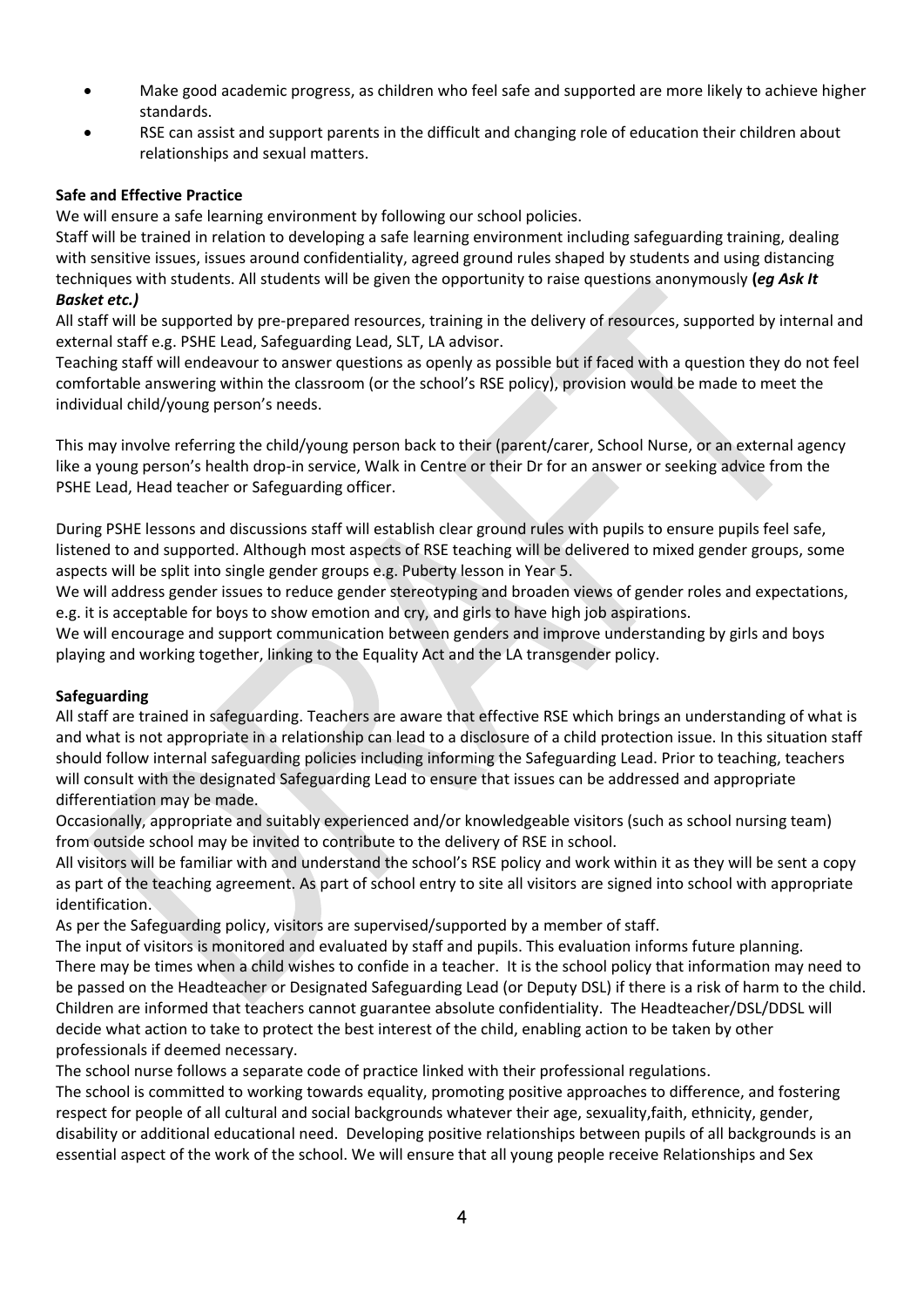education, and we will offer provision appropriate to the particular needs of all our students. We will respond to parental requests and concerns and will take specialist advice where necessary.

# **Engaging Stakeholders**

The school recognises that the parents are key figures in helping their children to cope with the emotional and physical aspects of growing up and therefore have more responsibility in preparing them for challenges and responsibilities which sexual maturity brings. Parents are encouraged to support the school's RSE and have access to this policy in line with proposed government statutory guidance.

Parents are key partners in supporting the school in:

- Maintaining the culture and ethos of the family
- Teaching their children about Relationships and Sex
- Helping their children cope with the emotional and physical aspects of growing up
- Preparing them for the challenges and responsibilities that sexual maturity brings
- Identifying issues

As part of the RSE curriculum we will support our parents to:

- Help children to learn the correct names of the body
- Talk with their children about feelings and relationships

We will endeavour to make as much information as possible available to support parents in to encourage full involvement. We will consult parents on issues which may arise and will offer opportunity to preview and discuss resources and materials that we intend to use, particularly those used to prepare children for changes experienced at puberty. The RSE programme and policy will be made available to parents before the programme begins. Parents will be offered the opportunity to discuss the content and delivery of the programme with the subject co-ordinator or Head Teacher/DHT/AHT.

We also recognise that *currently parents have the right to withdraw their children from RSE apart from content covered in the national curriculum for science*. We are aware that parental rights will change with the introduction of the 2020 guidance on Relationships and Health education.

As a school we have taken measures to ensure that by developing sensitive, inclusive policies and practices, and teaching within the agreed framework of our policy, we aim to reassure parents and prevent children from missing aspects of the work. Should any parents request the right to withdraw their child from RSE education, we would encourage them to make an appointment with the Headteacher/PSHE lead to discuss any concerns they may have with the curriculum. Any student whose parental request has been approved will be withdrawn from the programme to be taught elsewhere in the school; either on an individual basis in RSE or a different subject as prearranged.

Personal and/ or specific issues relating to individual students will be referred to his/her teacher and dealt with on a one to one basis considering confidentiality and child protection procedures.

We welcome parents' comments at any time on this policy or the teaching emanating from it.

During the academic year of 2019 – 2020 Parents will be consulted regarding the proposed curriculum and policy to be delivered from 1<sup>st</sup> September 2020 onwards. This will be done by alerting parents that the new policy and curriculum will be available to view on the school website and that comments will be welcomed. Prior to this school governors and any parental partnership groups will have been consulted regarding new changes. Any complaints about the content or delivery of RSE should be addressed to the Head Teacher.

*From 1st September 2020 parents will no longer have the right to withdraw their children from Relationships & Health Education in primary schools. This includes topics that cover same sex marriage, puberty and LGBT for example. These topics are covered under the Equalities Act 2010. All topics will be covered sensitively with an awareness of the age and developmental maturity of the pupils and the faiths, ethnicity and culture of our community. We will welcome parental views of our PSHE/RSE curriculum and there will be a period of consultation in*